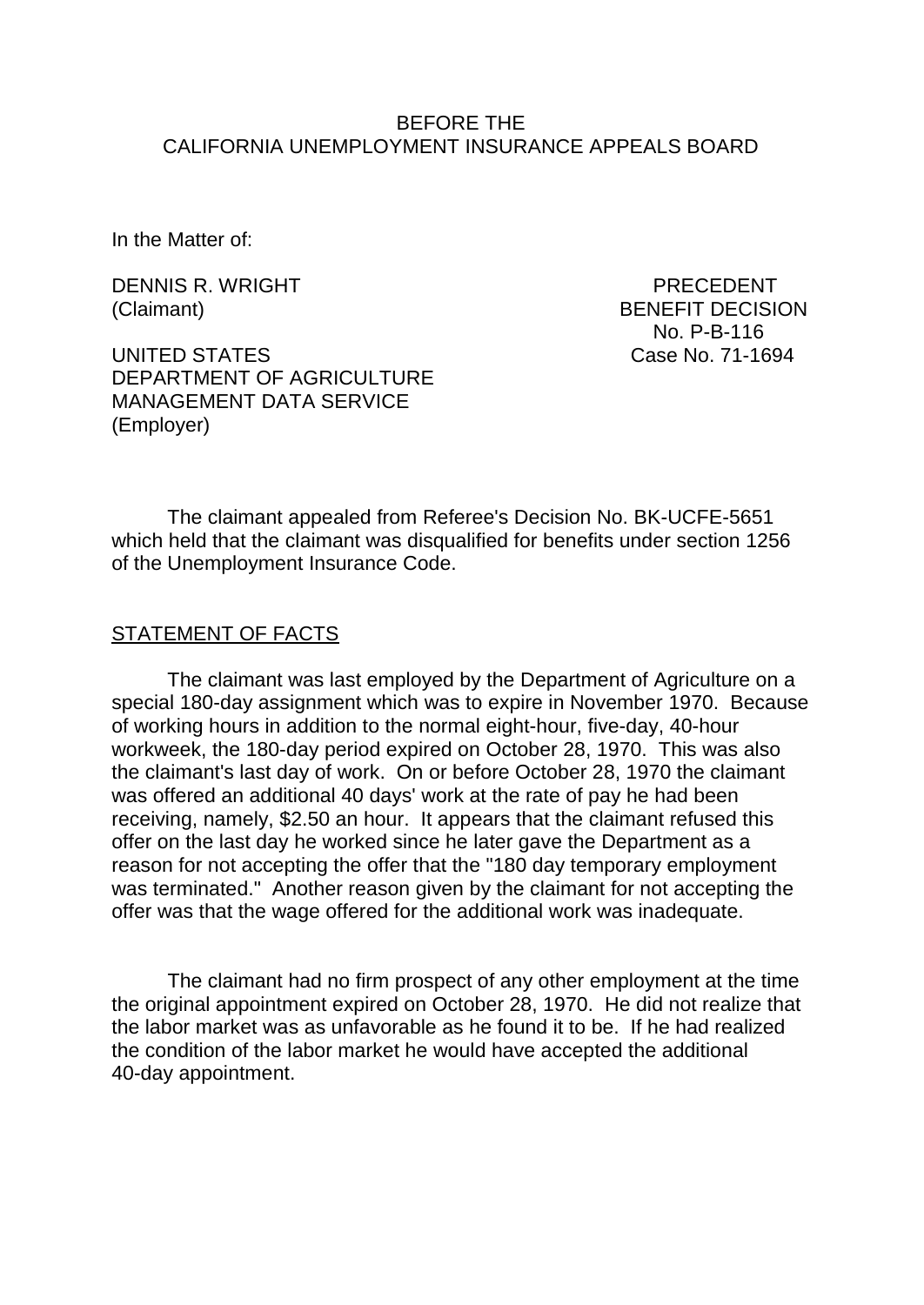In reply to a request for wage and separation information the federal agency submitted the following findings with respect to the reason for separation:

"Resignation - Not enough pay."

The claimant was receiving the standard salary of a federal employee in the GS-3 classification.

## REASONS FOR DECISION

Section 1256 of the Unemployment Insurance Code provides that an individual is disqualified for benefits if he left his most recent work voluntarily without good cause or if he was discharged for misconduct connected with his most recent work.

Chapter 85 of Title 5 of the United States Code and supplementing regulations provide for unemployment benefits to federal employees. Entitlement to benefit payments is required to be determined under the provisions of the unemployment insurance law of the state to which wage credits have been assigned, which in this case is California.

The federal act further provides that the reasons for the termination of a claimant's employment, as found and reported by the federal agency, are binding on the state agency. Thus, in determining whether a claimant is entitled to benefits under section 1256 of the code we must accept the federal findings concerning the reasons for termination of the employment with the federal agency.

In Benefit Decision No. 6741 the board held that where a teacher failed to renew her teaching contract for another year the leaving of work which occurred because of this was involuntary. The refusal to renew the contract was a refusal of a job offer. The basis for this holding was Douglas Aircraft Co. v. California Unemployment Insurance Appeals Board (1960), 180 C.A. 2d 636, 4 Cal. Rptr. 723, which held that a leaving of work under a pregnancy leave pursuant to the terms of a collective bargaining agreement was not a "voluntary" leaving of work under section 1256 of the code.

We do not believe that the Douglas Aircraft Co. case is a valid authority for the factual situations involved in Benefit Decision No. 6741 and the present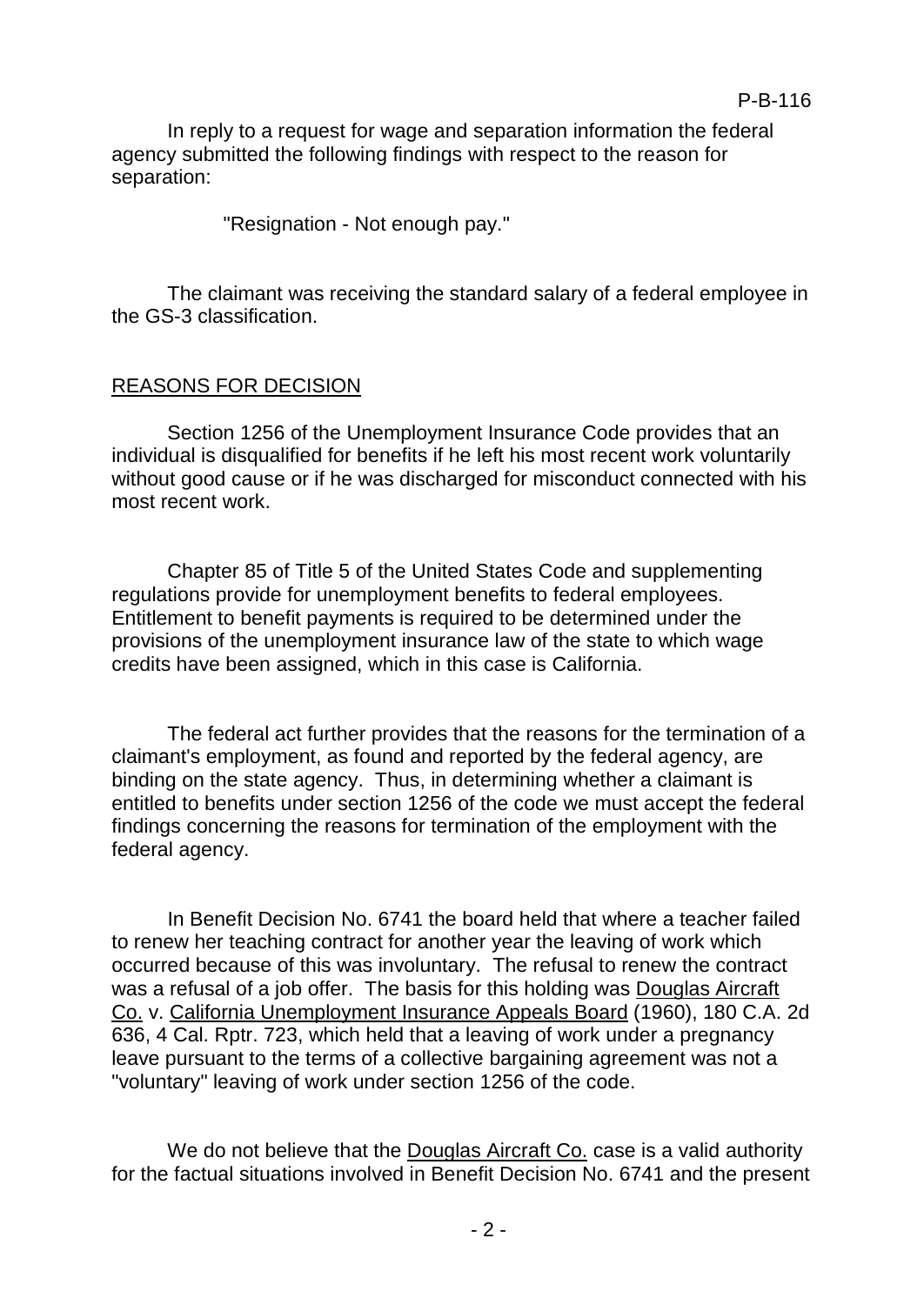case. A leave of absence situation is not presented in Benefit Decision No. 6741 or the instant case. What we have instead is an offer of continued "suitable employment" (section 1258 of the code) prior to the expiration of a term of employment. A failure to accept such an offer is a voluntary leaving of work, and benefit entitlement is to be determined on the basis of whether or not good cause exists for the refusal of continued employment. In so concluding we disaffirm the holding in Benefit Decision No. 6741.

There is good cause for the voluntary leaving of work where the facts disclose a real, substantial and compelling reason of such nature as would cause a reasonable person genuinely desirous of retaining employment to take similar action. (Appeals Board Decision No. P-B-27)

The claimant has given two reasons for not accepting the additional 40 days of employment; namely, that he had completed the 180-day special assignment and that the salary offered for the additional work was inadequate.

The mere running of the 180-day period does not form the basis for a finding of good cause or for finding that section 1256 of the code is inapplicable where an offer of continued suitable employment has been made prior to the expiration of the term.

Dissatisfaction with a wage which is not substantially below the prevailing rate of pay does not constitute good cause for leaving work.

The claimant was making the standard salary of a federal employee working in the GS-3 classification. He was therefore not working below the prevailing wage rate for the type of work he was doing. The claimant therefore did not have good cause to leave his work because of the rate of pay that he was receiving.

No other reasons being present for the failure to accept the offer of continued suitable employment, we must conclude that the claimant did not have good cause to leave work.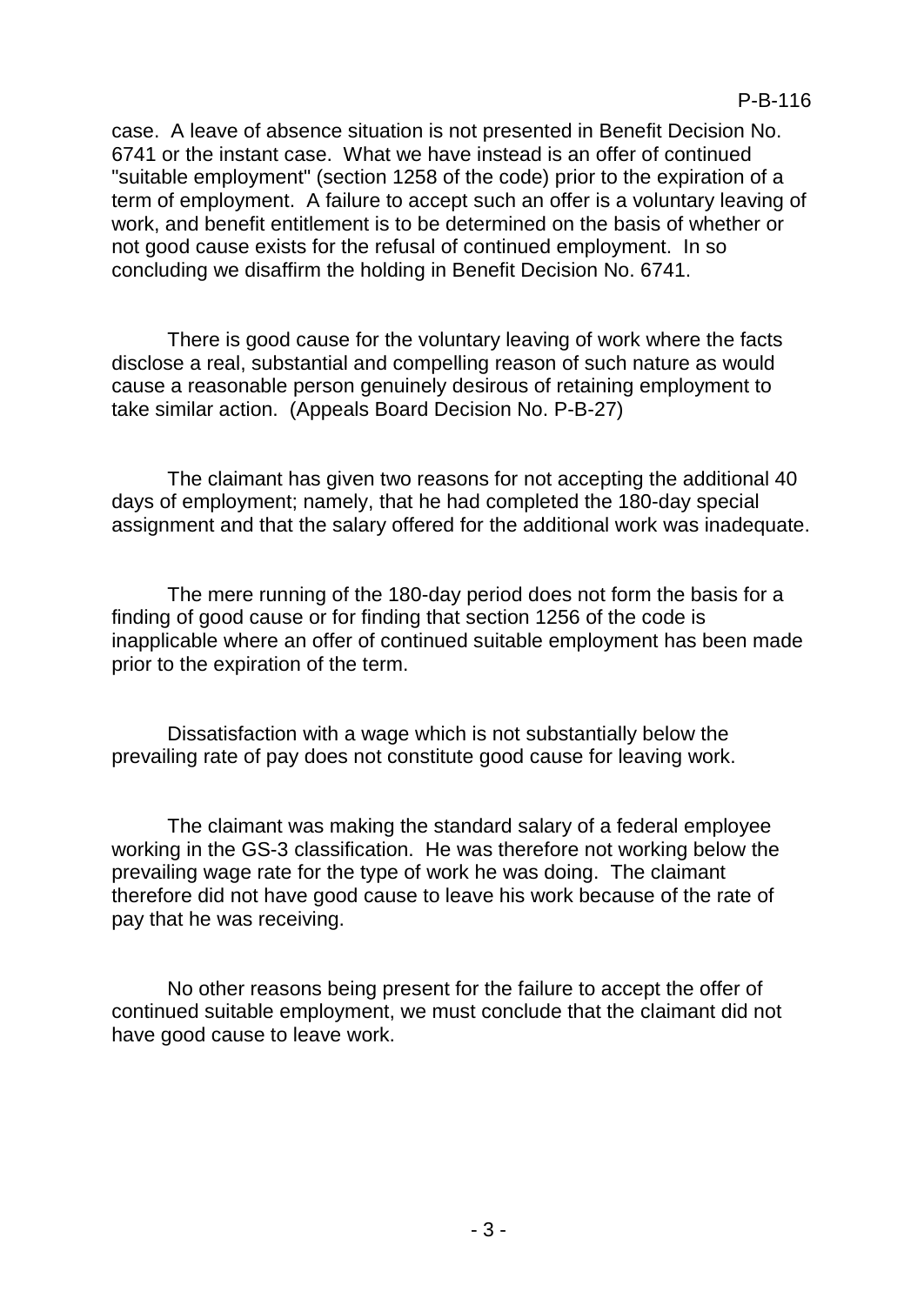## **DECISION**

The decision of the referee is affirmed. The claimant is disqualified for benefits under section 1256 of the code.

Sacramento, California, October 13, 1971.

# CALIFORNIA UNEMPLOYMENT INSURANCE APPEALS BOARD

CLAUDE MINARD

JOHN B. WEISS

CARL A. BRITSCHGI

CONCURRING - Written Opinion Attached

ROBERT W. SIGG, Chairman

DISSENTING - Written Opinion Attached

DON BLEWETT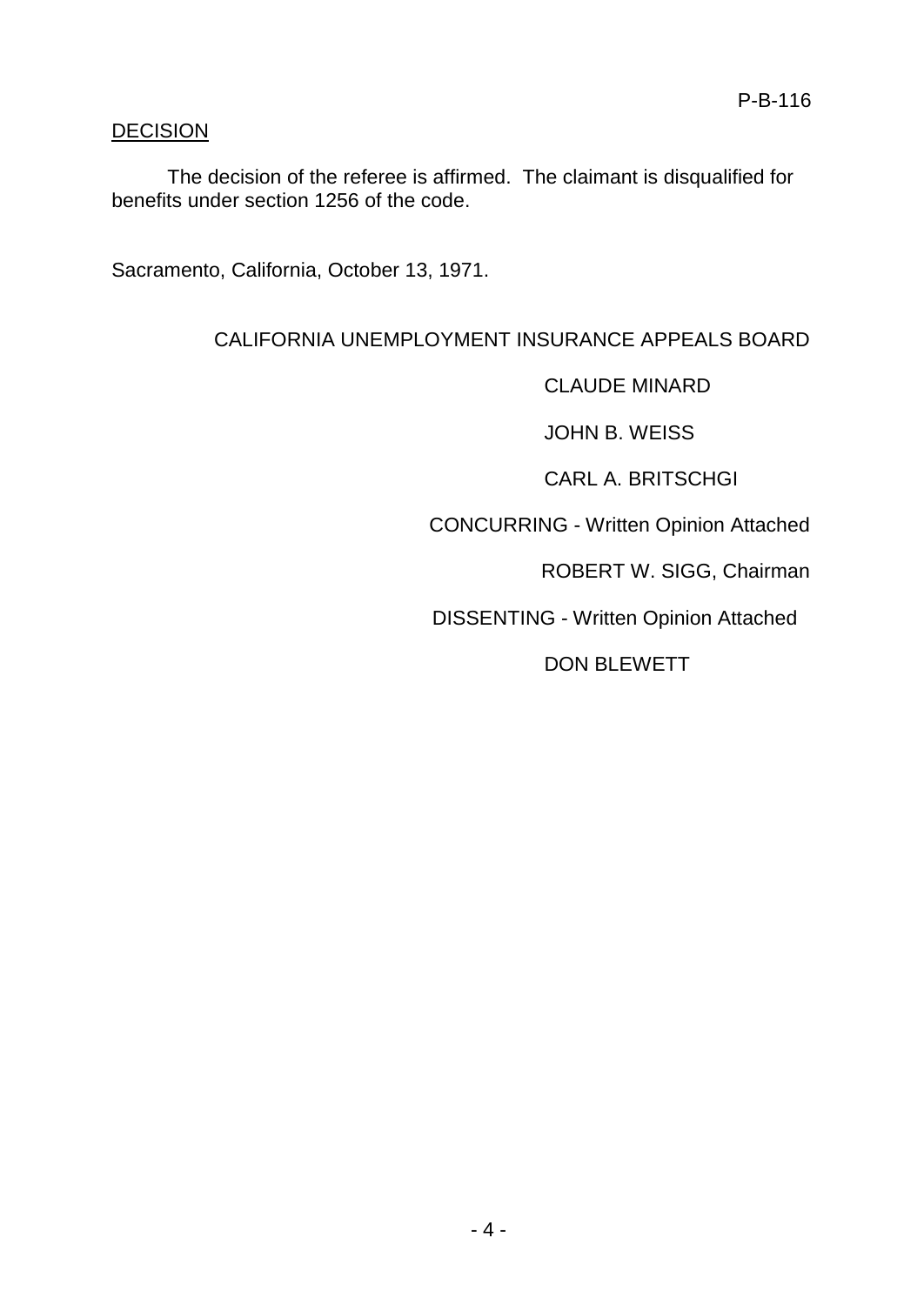## CONCURRING OPINION

I concur with the result of the majority opinion in this case. However, I would go further and clarify the distinctions between section 1256 and section 1257 of the code.

In my opinion section 1257 of the code, as a whole, does not apply to employed individuals. In fact, I would also hold that it does not apply to an unemployed person until after he has applied for unemployment insurance benefits.

Section 1256 of the code covers the claimant's last work and sets forth the claimant's rights or detriments with respect to the termination of that work.

Section 1257 comes immediately thereafter. It was obviously meant to cover matters different from those in section 1256. It reads as follows:

"1257. An individual is also disqualified for unemployment compensation benefits if:

"(a) He wilfully made a false statement or representation or wilfully failed to report a material fact to obtain any unemployment compensation benefits under this division.

"(b) He, without good cause, refused to accept suitable employment when offered to him, or failed to apply for suitable employment when notified by a public employment office."

It is significant that the first sentence of section 1257 contains the words "also disqualified" which appears to indicate that the section does not apply to work termination issues but to other matters.

Section 1257(a) pertains to false statements or wilful nondisclosure of information while attempting to obtain unemployment insurance benefits. It is impossible for that part of the statute to apply to any situation or incident prior to unemployment and a claim being filed.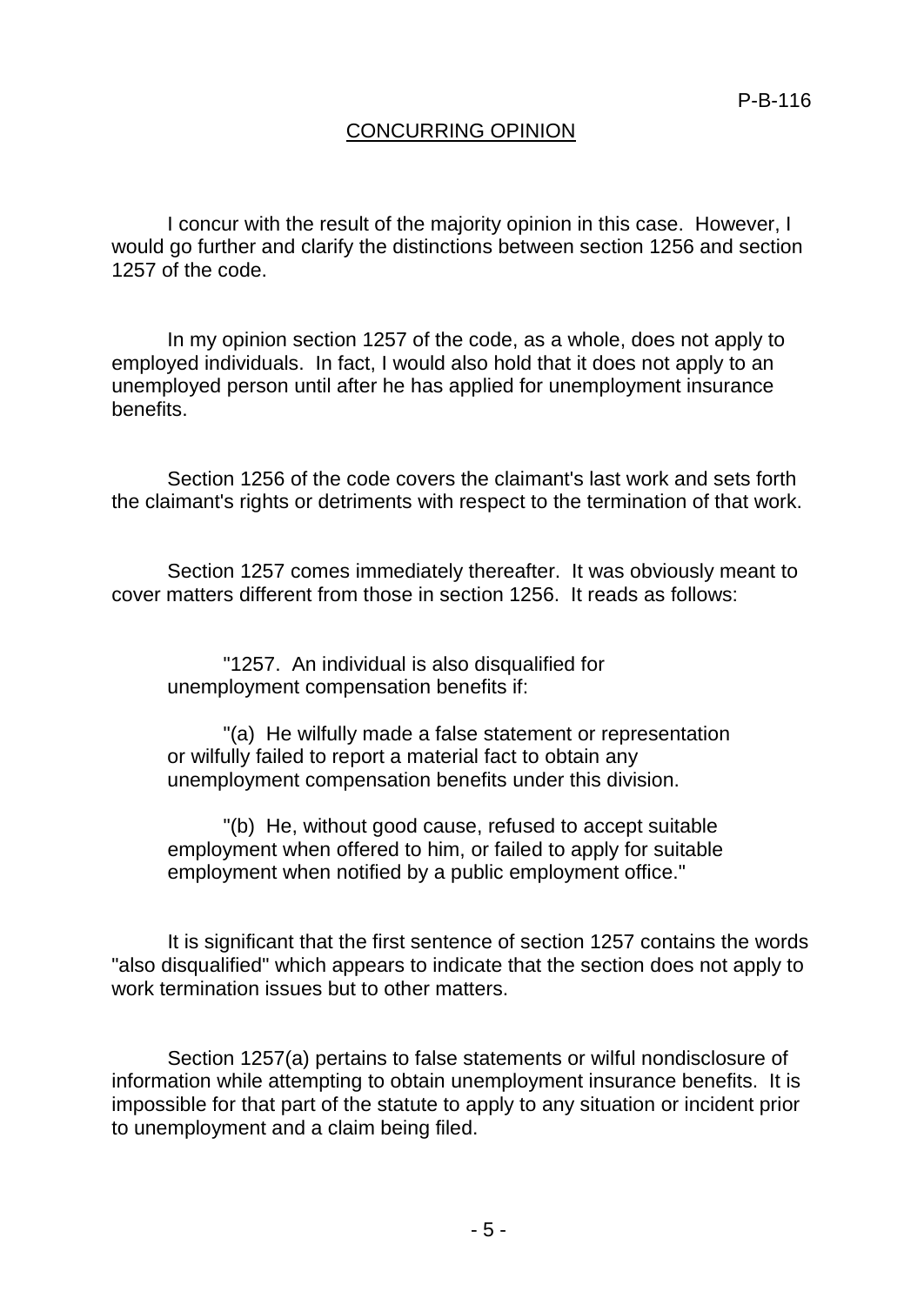Section 1257(b) refers to offers of work and, in the alternative, to notices by the Department to apply for work. This section, it seems to me, was not intended to apply to offers of work or referrals to work of an individual while still employed. It certainly would not apply to Department referrals because no referrals would be made until after an unemployed person had registered for work. My belief that it also does not apply to offers of suitable work, made to an employed person, is fortified by the provisions of section 1258 of the code. That section provides that "length of unemployment" should be considered in determining whether the work offered in connection with section 1257(b) is suitable. Section 1260(b) provides that any disqualification imposed under section 1257(b) shall begin in a week in which the claimant is registered for work with the Department. That provision would indicate that unemployment and the filing of a claim are both necessary prerequisites to any act which may result in a disqualification under section 1257(b).

I am unimpressed by the reference in the dissenting opinion to the U. S. Department of Labor Letter No. 984. In the first place, a Department of Labor letter has never been considered as a precedent in unemployment insurance matters; and secondly, the letter seems to refer to new work by a different employer, or offers of reemployment with different conditions by the old employer. The letter does not refer to, mention, nor discuss a situation where continued work for the same employer performing the same duties at the same wage is available to a claimant but he chooses not to continue working.

The claimant in the case before us was employed and was offered continuing employment on the same basis for forty more days.

The claimant, of course, did not have to accept continued employment any more than he had to work 180 days under his original contract of employment. However, we are not deciding whether the claimant had to work or not but whether the claimant is eligible for unemployment benefits, and that issue is determined by the circumstances surrounding his termination of work.

It appears to me that he left his work without good cause. Therefore he is disqualified for benefits under the express provisions of section 1256 of the code.

ROBERT W. SIGG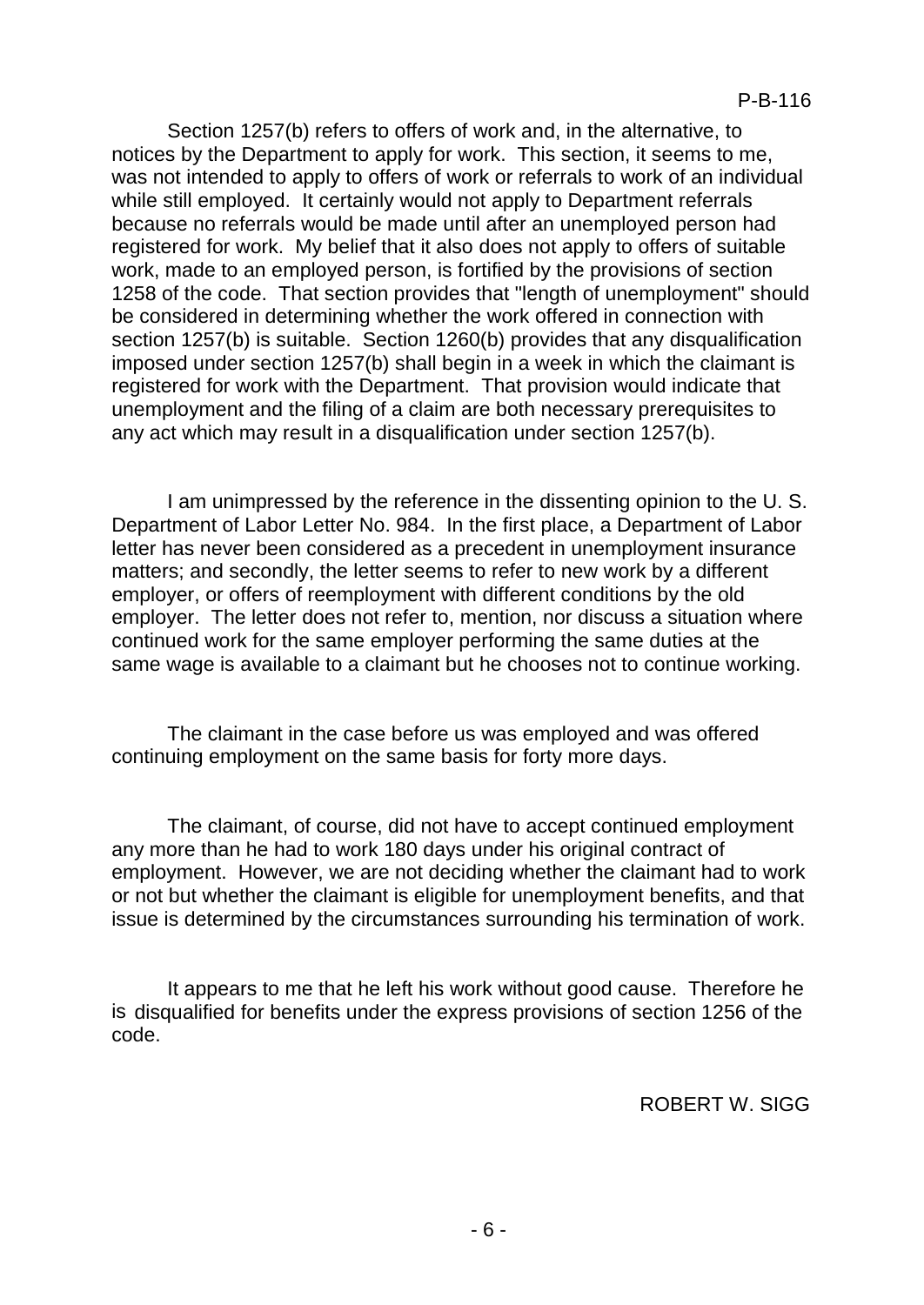## DISSENTING OPINION

I concede that there is no real conflict in the evidence insofar as what the claimant did, so that the issue before us would seem to be simply a question of applying the law to the admitted facts.

First, I would point out that I disagree with my colleagues in their conclusion to disaffirm our previous holding in Benefit Decision No. 6741. In the cited case the claimant was a schoolteacher working for the federal government on an overseas assignment. She had a contract each school year running from August through June. In December 1962 she was offered an opportunity to renew her contract for the 1963-1964 school year. She refused this offer because she wanted to return to the states. Employment in the states had not been assured her but she was confident that she could obtain employment in California as a teacher. The issue before us in that case was whether the claimant had left her work voluntarily under section 1256 of the code. We held that she had not quit her job but instead her employment had expired at the end of the 1962-1963 contract. We noted that her refusal of 1963-1964 was a refusal of new work, and since that issue was not before us, we did not treat it. It is my opinion that had we considered the issue under section 1257(b) of the code, we would have held that the claimant's refusal was with good cause because of the extensive time lag between the expiration of the contract and the beginning date of the new contract.

It is also my opinion that the issue in the matter now before us is whether the claimant refused to accept an offer of suitable work rather than the issue of the claimant's eligibility for benefits under section 1256 of the code.

This view is fortified by the U. S. Department of Labor, Unemployment Insurance Program Letter No. 984, dated September 20, 1968, which reads in pertinent as follows:

"Interpretation of 'New Work'

"For the purpose of applying the prevailing conditions-ofwork standard in section 3304(a)(5)(B) of the Federal Unemployment Tax Act, an offer of new work includes (1) an offer of work to an unemployed individual by an employer with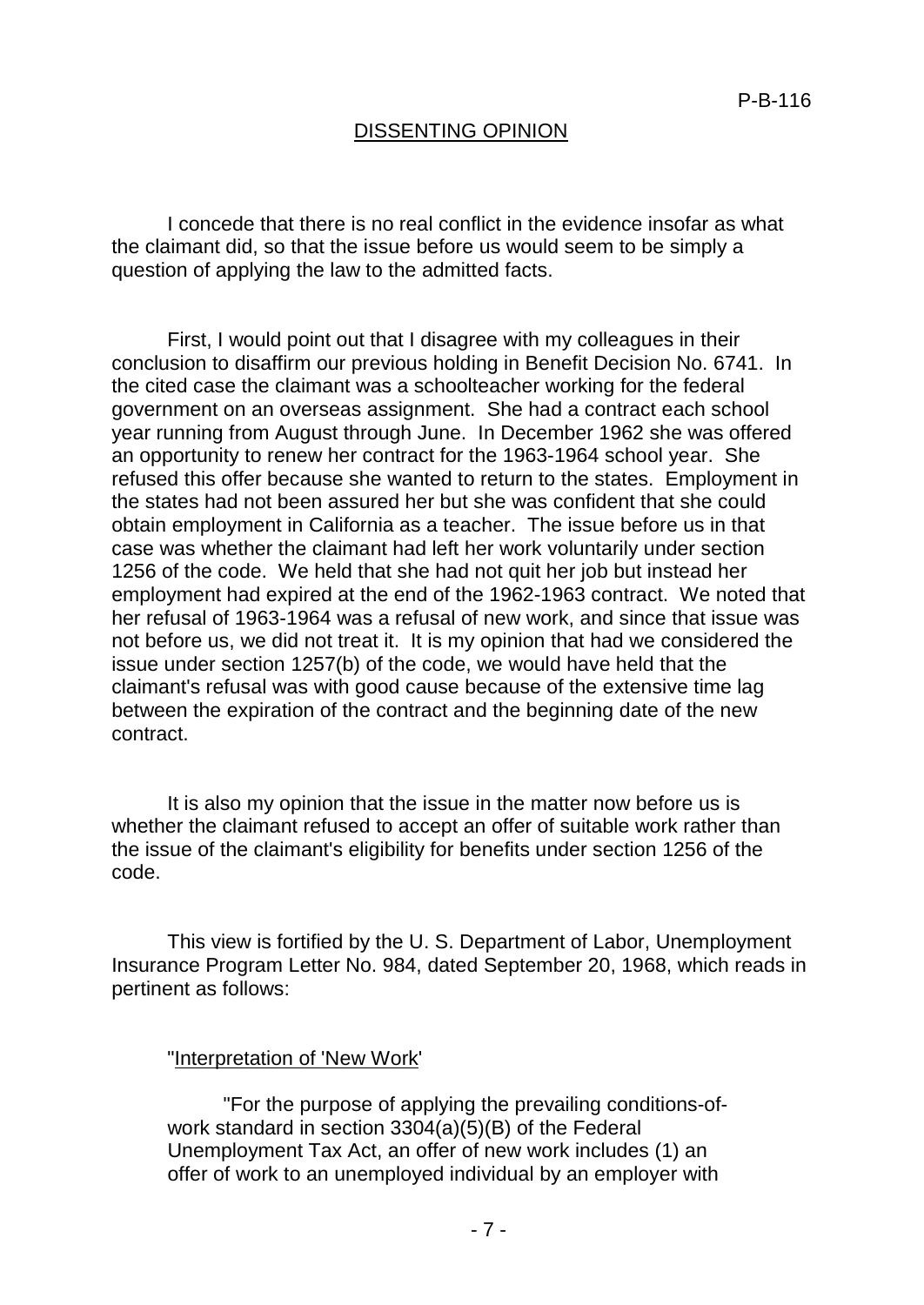whom he has never had a contract of employment; (2) an offer of re-employment to an unemployed individual by his last (or any other) employer with whom he does not have a contract of employment at the time the offer is made; and (3) an offer by an individual's present employer of (a) different duties from those he has agreed to perform in his existing contract of employment, or (b) different terms or conditions of employment from those in his existing contract.

"This definition makes the determination of whether an offer is of 'new work' depend on whether the offer is of a new contract of employment. This we believe is sound.

"All work is performed under a contract of employment between a worker and his employer. The contract describes the duties the parties have agreed the worker is to perform, and the terms and conditions under which the worker is to perform them. If the duties, terms, or conditions of the work offered by an employer are covered by an existing contract between him and the worker, the offer is not of new work. On the other hand, if the duties, terms, or conditions of the work offered by an employer are not covered by an existing contract between him and the worker, the offer is of a new contract of employment and is, therefore, new work.

"It is not difficult to agree that 'new work' clearly includes an offer of work to an unemployed individual by an employer with whom he has never had a contract of employment; that is, an employer for whom he has never worked before. If the worker has never had a contract of employment with the offering employer, the fact-finding and the application of the test are simple.

"But if the phrase 'new work' were limited to work with an employer for whom the individual has never worked, it is plain that the purpose of section 3304(a)(5)(B) would be largely nullified. It can make no difference, insofar as that purpose is concerned, that the unemployed worker is offered reemployment by his former employer rather than employment by one in whose employ he has never been. It can make no difference either in the application of the test. The question is whether the offer of re-employment is an offer of a new contract of employment. If the worker quit his job with the employer, or was discharged or laid off indefinitely, the existing contract of employment was thereby terminated. An indefinite layoff, that is, a layoff for an indefinite period with no fixed or determined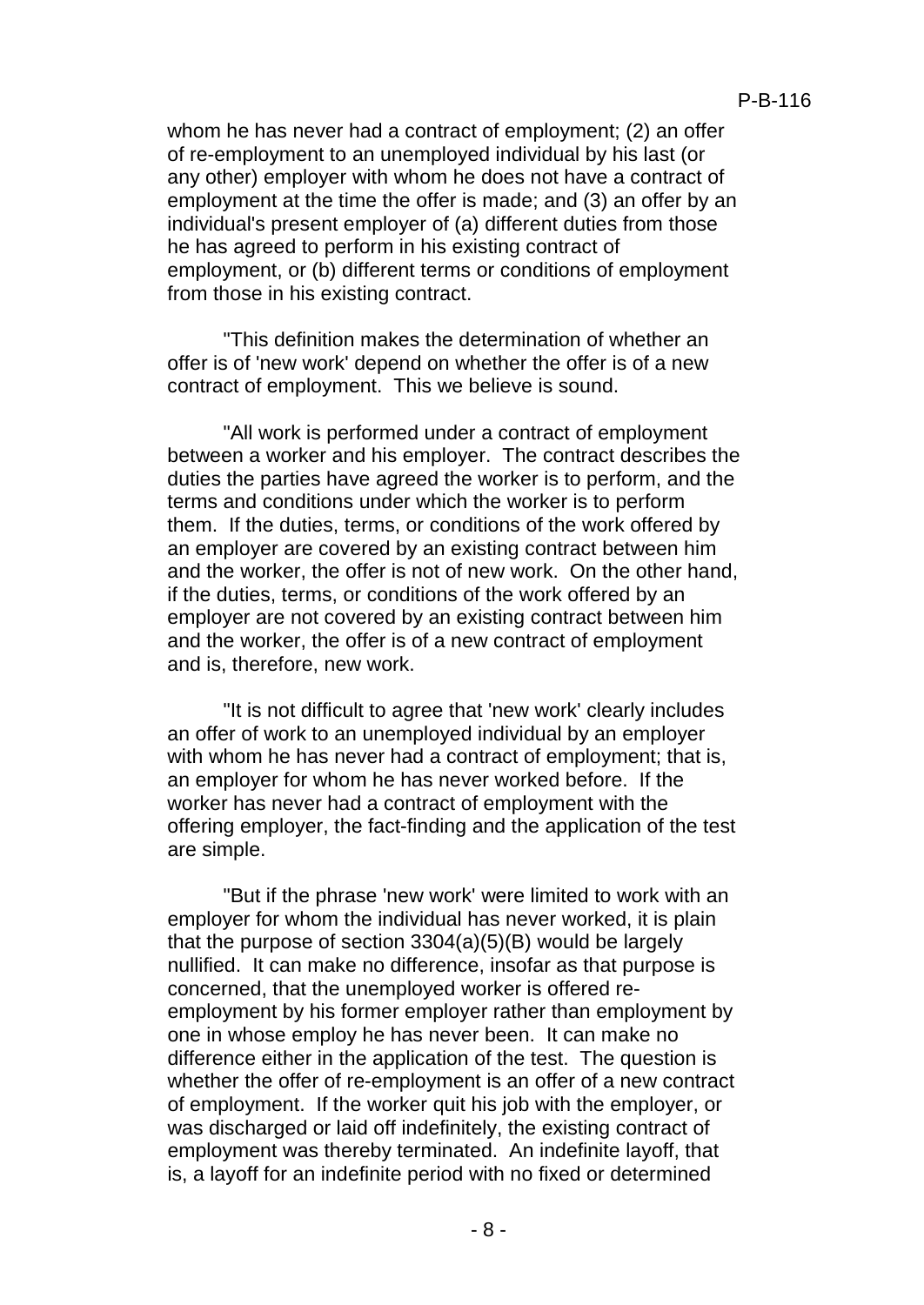date of recall, is the equivalent of a discharge. The existence of a seniority right to recall does not continue the contract of employment beyond the date of layoff. Such a seniority right is the worker's right; it does not obligate the worker to accept the recall and does not require the employer to recall the worker. It only requires the employer to offer work to the holder of the right, before offering it to individuals with less seniority.

"Any offer made after the termination is of a new contract of employment, whether the duties offered to the worker are the same or different from those he had performed under his prior contract, or are under the same or different terms or conditions from those which governed his last employment. There is not, however, a termination of the existing contract when the worker is given a vacation, with or without pay, or a short-term layoff for a definite period. When the job offer is from an employer for whom the individual had previously worked, inquiry must be made as to whether the contract with the employer was terminated, and if so, how?

"Although it has been more difficult for some to see, the situation is no different when an individual's present employer tells him that he must either accept a transfer to other duties or a change in the terms and conditions of his employment, or lose his job. Applying the test, it is clear that an attempted change in the duties, terms, or conditions of the work, not authorized by the existing employment contract, is in effect a termination of the existing contract and the offer of a new contract. Not only is this a sound application of legal principles, but it is thoroughly in harmony with the underlying purpose of the prevailing conditions of work provision. That purpose would be largely frustrated if benefits were denied for unemployment resulting from the worker's refusal to submit to a change in working conditions which would cause these conditions to be substantially less favorable to a claimant than those prevailing for similar work in the locality. The denial of benefits in such circumstances would tend to depress wages and working conditions just as much as a denial of benefits for a refusal by an unemployed worker to accept work under substandard conditions. If a proposed change in the duties, terms, or conditions of work not authorized by the existing employment contract were not 'new work', prevailing wage and conditions-ofwork standard could be substantially impaired by employers who hired workers at prevailing wages and conditions, and thereafter reduced the wages or changed the conditions, thereby depriving workers of the protection intended to be given